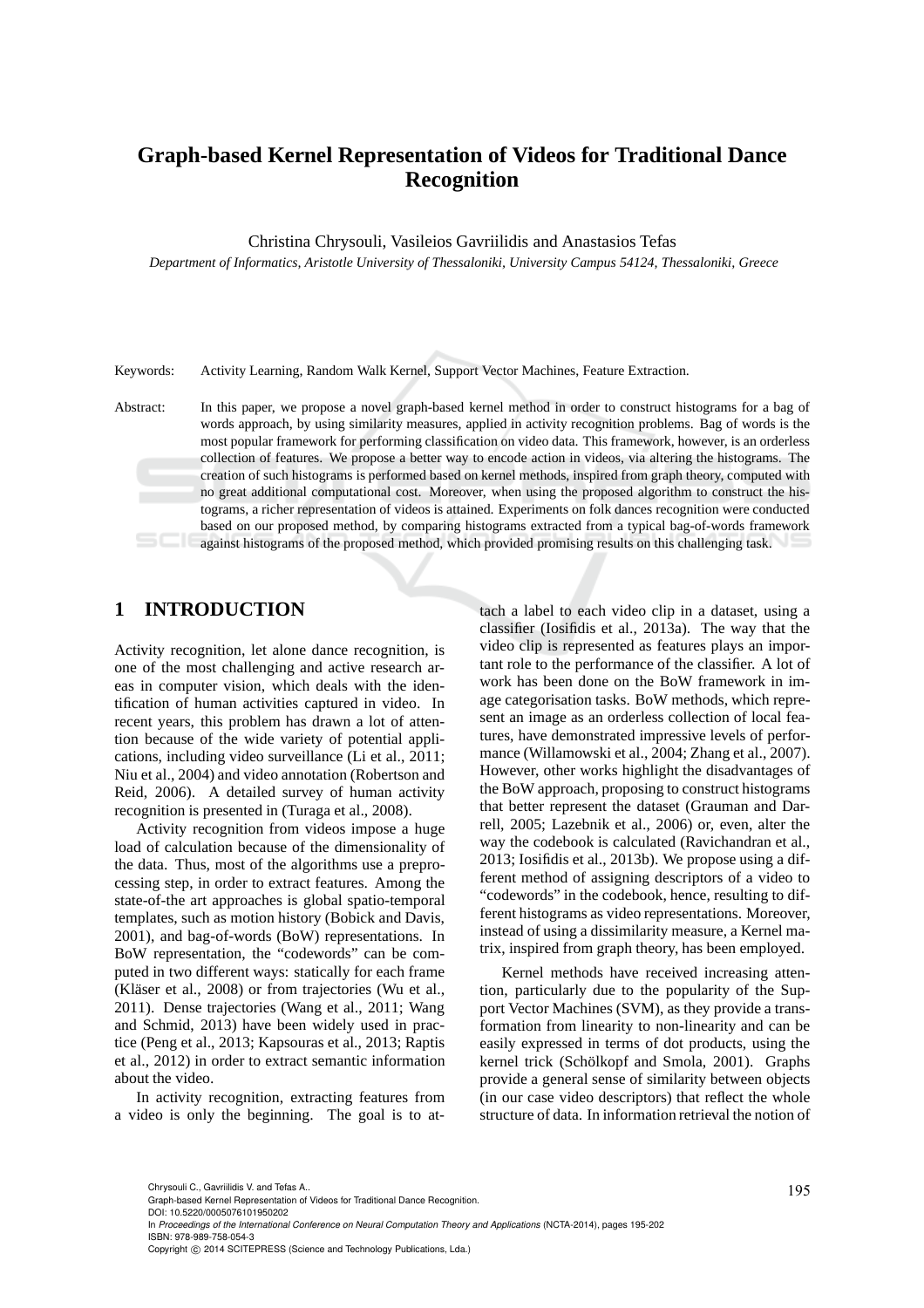replacing the BoW with a graph is not new (Rousseau and Vazirgiannis, 2013), however, using a random walk kernel in activity learning has never been proposed before.

The novel contribution of this paper is threefold:

- A novel Graph of Words video representation is proposed that goes beyond the standard BoW, capturing the structure of the data by using a graph of codewords and defining a p-step random walk similarity on this graph, in order to estimate the representation histograms.
- A novel methodical way to use p-step random walk kernel matrices in the proposed framework is described in detail.
- The proposed method has been applied on a very challenging and not well-studied so far area, the recognition of traditional dances, yielding promising results compared to the standard BoW method.

The remainder of this paper is organised as follows. In Section 2, the problem that we solve is stated and some general aspects that concern the algorithm are discussed. In Section 3, the proposed algorithm, using a different approach of BoW, based on graphs, is presented in detail. The experimental results of the algorithm, on folk dance recognition, are described in Section 4. Finally, in Section 5, conclusions are drawn and future work is discussed.

### **2 PROBLEM STATEMENT**

Activity recognition usually deals with the problem of every day, simple actions recognition, such as walking, sitting, waving etc. In this paper, we have focused on dance recognition from videos, in particular on Greek folk dances recognition, which can be considered much more challenging than generic activity recognition. Activity recognition is a very active research field but, due to the great diversity of dancing styles as well as the wide variety of movements involved in even a single dance performance, very little research has been performed on dance recognition.

Feature trajectories are very popular and seem to be efficient for representing videos, hence, in this paper, improved dense trajectories have been employed (Wang et al., 2011) in order to extract information from the videos. The trajectories are acquired by tracking densely sampled points from multiple spatial scales, using optical flow information.

In more detail, a criterion is employed in order to prune feature points in homogeneous areas. Such areas lack of any structure making it impossible to track points onto them. Feature points are tracked for each scale separately on a grid, by computing optical flow for each frame. Median filter is then applied in the optical flow, in order to track the next frame. Trajectories are formed by concatenating points of subsequent frames. The shape of any trajectory can be expressed as a sequence of displacement vectors, which are then normalised according to their magnitudes.

Finally, a number of other descriptors are calculated, in particular histograms of oriented gradient (HOG) (Dalal and Triggs, 2005), histograms of optical flow (HOF) (Ikizler-Cinbis and Sclaroff, 2010) and motion boundary histograms (MBH) (Dalal et al., 2006), in order to encode more information about motion in videos, then, the final descriptor constitutes from the concatenated descriptors. A space-time volume around the trajectory, which is further subdivided into a smaller grid, is used in order to compute these descriptors.

Usually, the high amount of the descriptors, derived through this procedure, leads to a further process, in order to use them for classification reasons. The BoW approach is a common way to reduce the number of the descriptors. The goal is to construct a vocabulary, also called codebook, in which the most representative features are defined as codewords.

The typical BoW framework can be summarised as follows. First, the features need to be extracted and described and then the codebook needs to be generated. The *k*-means algorithm is employed in order to obtain the *k* most descriptive feature vectors, the codewords, out of the training data. These *k* cluster centroids can, then, be used as a discriminative representation of the feature vectors. The Euclidean distance is then used in order to map each training feature vector to the closest cluster centroid. Next, a histogram for every training feature vector is formed, by calculating the frequency of appearance for every cluster centroid. using the resulting distribution of samples in descriptor space as a characterisation of the whole dataset. This means that a codebook which consists, for example, of 1000 codewords, produces histograms of size 1000 as well. The same procedure also applies for the extracted testing feature vectors, in order to obtain the new representation for them as well.

The BoW approach is an adaptable framework, since it constitutes of steps that may be altered according to the needs of any application. In this paper, alternations have been made in order to accomplish good classification results concerning video data.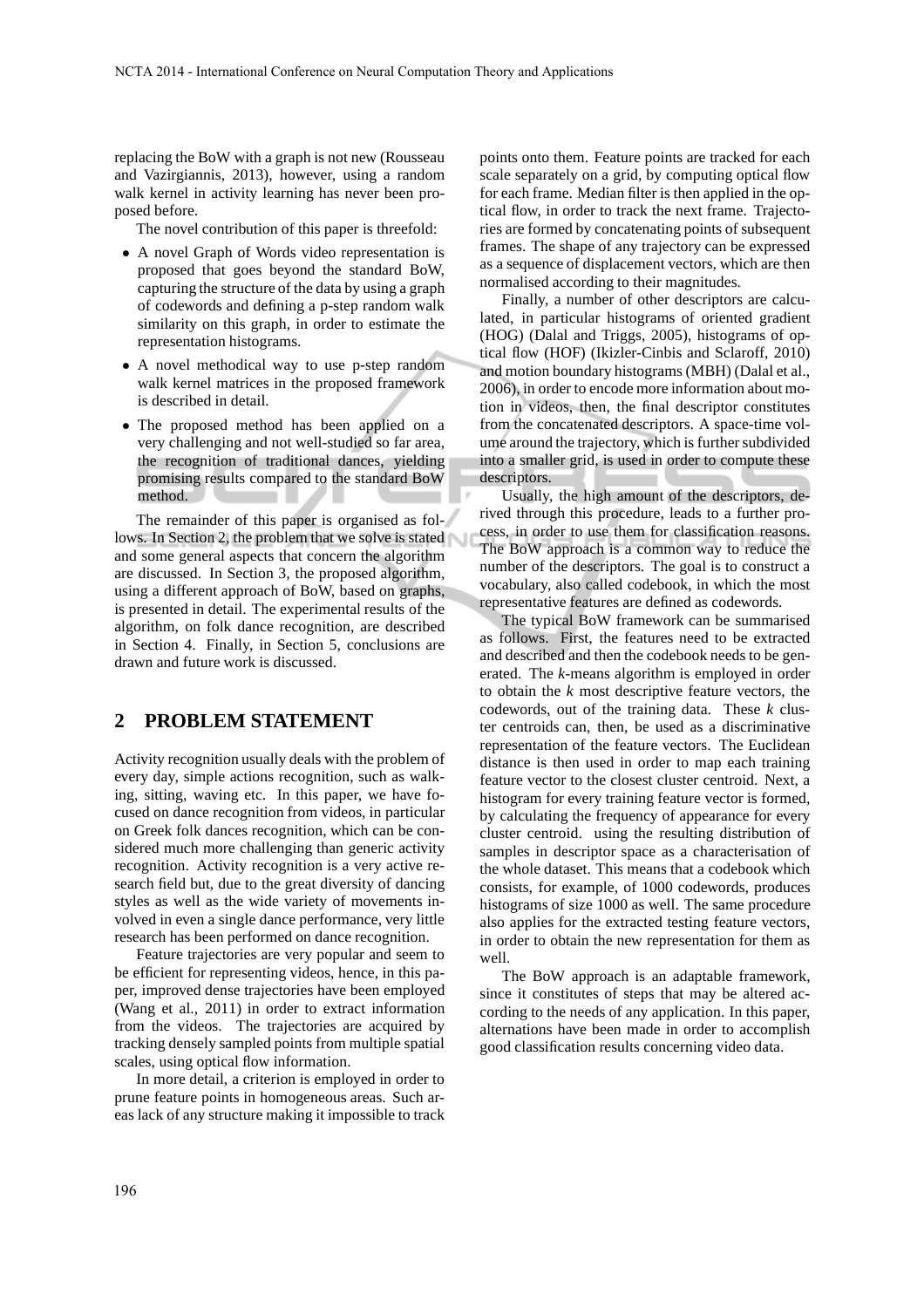### **3 PROPOSED METHOD**

One of the drawbacks of the previously published approaches is that the calculation of the histograms in the BoW scheme is based on the distance between descriptors and the codebook and, thus, this distance plays an important role in classification. Usually, the data that we need to handle are multidimensional. On a high dimension, a simple distance measure, as the one is used in a typical BoW framework, is not enough to encode the geometry of the data.

In the proposed scheme, all the codewords of the codebook are connected in a nearest neighbor graph that also captures the structure (manifold) of the codewords, thus, representing better the geometrical structure of the dataset. Moreover, the construction of the graph gives us the ability to define similarity measures on the graph, as the *p*-step random walk similarity we propose, that represent better the similarity on nonlinear manifolds. To the best of our knowledge, this is the first paper that incorporates graph-based distances in the popular BoW approach. Moreover, we propose a methodical way to use kernel matrices applied on BoW approach.

In order to create a better representation for the descriptors in a video, a kernel matrix has been employed. Kernel matrices have proven to be extremely powerful in many areas of machine learning. Two of the most common choices for similarity matrices are inner product and heat kernel; however, another choice could be to use a kernel, based on graph theory (Chung, 1996). The kernel, that is proposed in this paper, is similar to a random walk kernel, which was first proposed in (Szummer and Jaakkola, 2002), and was later better defined as kernel matrix for semi– supervised learning using cluster kernels (Chapelle et al., 2002).

The proposed kernel matrix is created based on the following property: if **W** represents the adjacency matrix between nodes, where  $W(i, j)$  is defined as:

$$
W(i,j) = \begin{cases} 1, & if i, j \text{ are connected} \\ 0, & otherwise \end{cases}
$$
 (1)

then the *i j*–th element of the *p*–th power of adjacency matrix,  $W^p(i, j)$ , gives the number of paths of length *p* between nodes *i* and *j*. This notion can be applied to either directed or undirected graphs and can also be extended to weighted graphs, where  $W(i, j) \in [0, inf)$ .

Extending the notion of BoW to graph–of–words (GoW), we propose to treat descriptors and codebook, denoted as **d** and **C** respectively, as nodes in a graph. As we have already pointed out, by adopting this technique, we exploit the properties of graphs in order to gain better geometrical representation of the data. Let **K** denote a kernel matrix such as inner product or heat kernel. Consequently, **K** consists of all the pairwise similarities between descriptors and codebook, hence **K** can be expressed in terms of sub-matrices as:

$$
\mathbf{K} = \begin{bmatrix} \mathbf{S}_C & \mathbf{S}_{Cd}^T \\ \mathbf{S}_{Cd} & \mathbf{S}_d \end{bmatrix},\tag{2}
$$

where:

- **S***<sup>C</sup>* holds similarities between **C** and **C**.
- **S***Cd* holds similarities between **C** and **d**.
- **S***<sup>d</sup>* holds similarities between **d** and **d**.

We may, then, define the matrix that expresses similarity paths of length *p*, as:

$$
\mathbf{K}^{p} = \underbrace{\mathbf{K}\mathbf{K}\dots\mathbf{K}}_{p \text{ times}}.\tag{3}
$$

Note that it is straightforward to prove that  $\mathbf{K}^p$  is also a kernel matrix.

One would be tempted to calculate equation (3), but this would lead to computational intensive calculations. Typically, the codebook is relatively small (hundred or thousands of samples), whereas the number of the descriptors could be quite large (million of samples). Since the descriptors are represented as nodes in a graph, we may apply restrictions on similarity paths, in order to avoid computationally intensive calculations, (e.g.  $S_d$  in (2) or matrix multiplications in (3). In order to achieve that, only paths that pass exclusively through the codebook exist in the graph are allowed, whereas paths that pass through the descriptors are excluded. Hence, we define another matrix, the restriction matrix,  $\mathbf{K}_R$  which is calculated the same way as **K**, but zeros are added to every graph path that begins from the descriptors. Thus, **K***<sup>R</sup>* contains only elements that correspond to paths that begin from codebook nodes. This restriction matrix can be expressed as:

$$
\mathbf{K}_R = \begin{bmatrix} \mathbf{S}_C & \mathbf{S}_{Cd}^T \\ \mathbf{0} & \mathbf{0} \end{bmatrix} . \tag{4}
$$

We may now compute the *p*–th power of kernel matrix as:

$$
\mathbf{K}^* = \mathbf{K} \mathbf{K}_R^{p-1}
$$
\n
$$
= \begin{bmatrix} \mathbf{S}_C & \mathbf{S}_{Cd}^T \\ \mathbf{S}_{Cd} & \mathbf{S}_d \end{bmatrix} \begin{bmatrix} \mathbf{S}_C & \mathbf{S}_{Cd}^T \\ \mathbf{0} & \mathbf{0} \end{bmatrix}^{p-1}
$$
\n
$$
= \begin{bmatrix} \mathbf{S}_C & \mathbf{S}_{Cd}^T \\ \mathbf{S}_{Cd} & \mathbf{S}_d \end{bmatrix} \begin{bmatrix} \mathbf{S}_C^{p-1} & \mathbf{S}_C^{p-2} \mathbf{S}_{Cd}^T \\ \mathbf{0} & \mathbf{0} \end{bmatrix}
$$
\n
$$
= \begin{bmatrix} \mathbf{S}_C^p & \mathbf{S}_C^{p-1} \mathbf{S}_{Cd}^T \\ \mathbf{S}_{Cd} \mathbf{S}_C^{p-1} & \mathbf{S}_{Cd} \mathbf{S}_C^{p-2} \mathbf{S}_{Cd}^T \end{bmatrix} \tag{5}
$$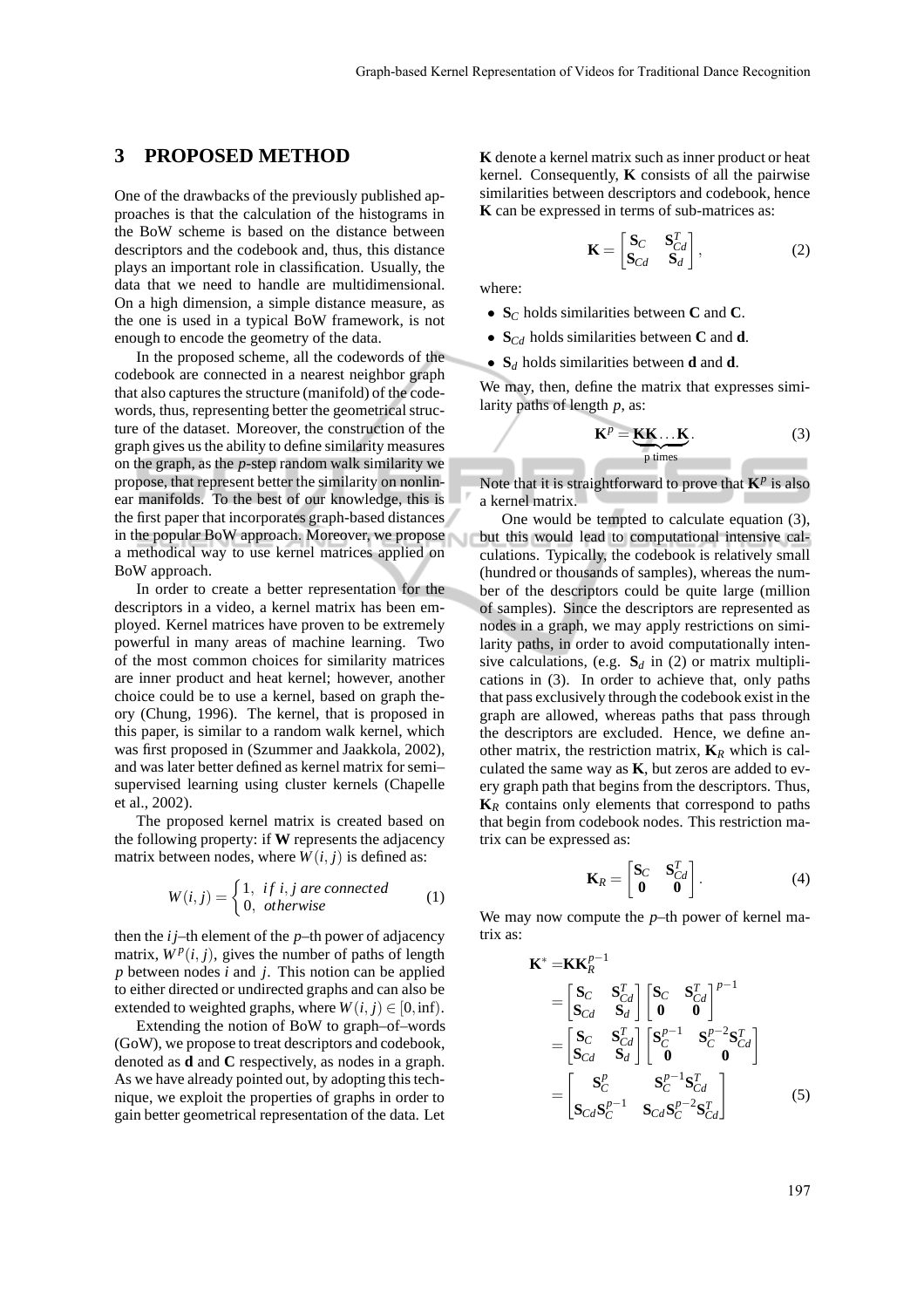

Figure 1: In both 1(a), 1(b), the following notation is used:  $d_i$  is a single descriptor,  $C_M$ ,  $C_N$  are two different codebooks with  $M < N$ ,  $u_1, u_2, \ldots, u_M$  are the codewords of  $C_M$ ,  $v_1, v_2, \ldots, v_N$  are the codewords of  $C_N$  and the edges are weighted with similarity values between two nodes. In 1(a), the way that the similarity is calculated, between a descriptor *d<sup>i</sup>* and the codebook *C<sup>M</sup>* is illustrated. In 1(b), the way that two codebooks can be used in order to enchance similarity is illustrated. In more detail, the descriptor *d<sup>i</sup>* first passes through the *C<sup>N</sup>* codebook, creating similarity paths of length *p*−2, and then passes through the *C<sup>M</sup>* codebook.

The matrix  $S_{Cd}S_C^{p-1}$ , which expresses how descriptors are connected through similarity paths of length *p* with the codebook, is, in fact, the only matrix that needs to be computed. Notice that descriptors do not contribute to similarity paths, but only define where do these similarity paths begin from. Power iterations are involved only in the similarity matrices between codebooks, making this method effective and scalable. In addition, when  $p = 1$ ,  $S_{Cd}S_C^{p-1} = S_{Cd}$ , which expresses the similarities between descriptors and the codebook as if a simple kernel matrix was used.

Elevating a matrix to a power produces relatively large similarity values. In order to deal with that problem the kernel **K** is normalised as in (Graf and Borer,  $2001$ ) in order to take values in the interval [0, 1], using the following equation:

$$
\tilde{K}_{ij}^* = \frac{K_{ij}^*}{\sqrt{K_{ii}^* K_{jj}^*}}.\tag{6}
$$

In terms of computational cost, the only difference between the GoW framework and the typical BoW framework is the power iterations of **S***C*. Moreover, the matrix  $S_C$  can be substituted to its eigenvalue decomposition  $\mathbf{S}_C = \mathbf{U} \mathbf{D} \mathbf{U}^T$ . Then  $\mathbf{S}_C^p$  may be easily computed as  $S_C^p = \mathbf{U} \mathbf{D}^p \mathbf{U}^T$ . Although, except for the submatrix  $\mathbf{S}_{Cd} \mathbf{S}_{C}^{p-1}$ , no other submatrices in (5) need to be computed, we do need to calculate the diagonal values of  $\mathbf{K}^*$ , for the normalisation process.

#### **3.1 Enhanced Version of Codebook**

JBLIC

ATIONS

IGY Pl

The size of the codebook is an important factor to activity recognition. Generally the larger the codebook the better the results. However, sometimes, a small codebook is necessary, as it yields faster classification results and is also space efficient. Thus, we need low dimensional histograms that encode as much information as possible. This enhancement is attained by forcing the descriptors to pass through the large codebook and end up to the small codebook, with lower dimension representation, but carrying the information of the large codebook. Overall, it is important to have a compact but useful representation. Thereafter, we also propose an even more sophisticated method that makes use of two different codebooks, **C***<sup>M</sup>* and **C***<sup>N</sup>* respectively, of different sizes, *M* and *N*, where  $M < N$ . The new kernel **K** can be defined similarly as in (2):

$$
\mathbf{K} = \begin{bmatrix} \begin{bmatrix} \mathbf{S}_{C_N} & \mathbf{S}_{C_{MN}}^T \\ \mathbf{S}_{C_{MN}} & \mathbf{S}_{C_M} \end{bmatrix} & \begin{bmatrix} \mathbf{S}_{dC_N}^T \\ \mathbf{S}_{dC_M}^T \end{bmatrix} \\ \begin{bmatrix} \mathbf{S}_{dC_N} & \mathbf{S}_{dC_M} \end{bmatrix} & \mathbf{S}_d \end{bmatrix}, \qquad (7)
$$

where:

- $S_{C_N}$  holds similarities between  $C_N$  and  $C_N$ .
- $S_{C_M}$  holds similarities between  $C_M$  and  $C_M$ .
- $S_{C_{MN}}$  holds similarities between  $C_N$  and  $C_M$ .
- $S_{dC_M}$  holds similarities between **d** and  $C_M$ .
- $S_{dC_N}$  holds similarities between **d** and  $C_N$ .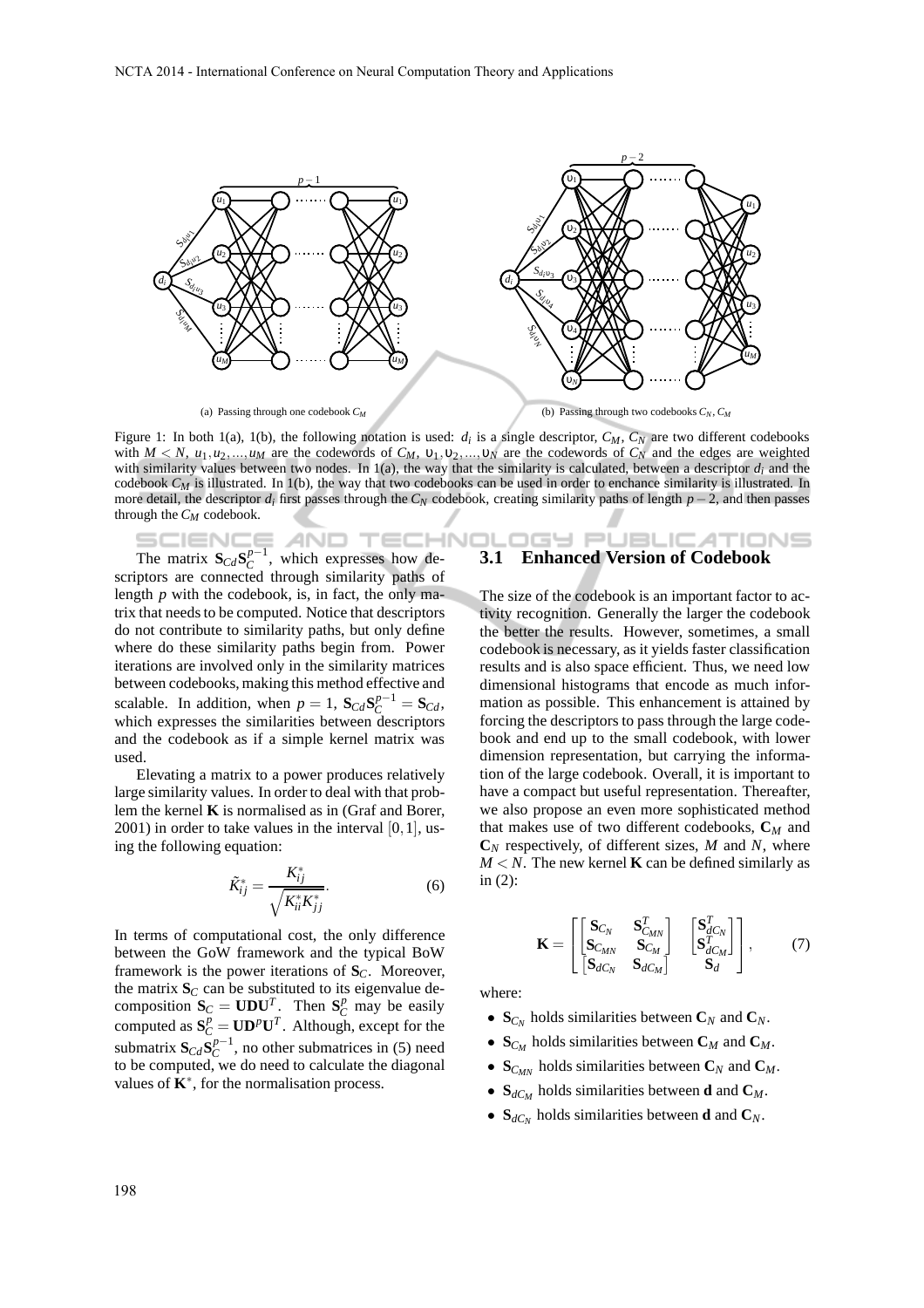In order to allow paths to pass only from the larger codebook*CN*, zeros are inserted in the restriction matrix as follows:

$$
\mathbf{K}_{R} = \begin{bmatrix} \begin{bmatrix} \mathbf{S}_{C_{N}} & \mathbf{S}_{C_{MN}}^{T} \\ \mathbf{0} & \mathbf{0} \end{bmatrix} & \begin{bmatrix} \mathbf{S}_{dC_{N}}^{T} \\ \mathbf{0} & \mathbf{0} \end{bmatrix} \end{bmatrix} . \tag{8}
$$

The  $(p-1)$ -th power of the restriction matrix can now be computed as:

$$
\mathbf{K}_{R}^{p-1} = \begin{bmatrix} \begin{bmatrix} \mathbf{S}_{C_{N}} & \mathbf{S}_{C_{MN}}^{T} \\ \mathbf{0} & \mathbf{0} \end{bmatrix} & \begin{bmatrix} \mathbf{S}_{dC_{N}}^{T} \\ \mathbf{0} \end{bmatrix} \end{bmatrix}^{p-1} \\ = \begin{bmatrix} \begin{bmatrix} \mathbf{S}_{C_{N}}^{p-1} & \mathbf{S}_{C_{N}}^{p-2} \mathbf{S}_{C_{MN}}^{T} \\ \mathbf{0} & \mathbf{0} \end{bmatrix} & \begin{bmatrix} \mathbf{S}_{C_{N}}^{p-2} \mathbf{S}_{dC_{N}}^{T} \\ \mathbf{0} & \mathbf{0} \end{bmatrix} \end{bmatrix}.
$$

Finally the the *p*–th power of kernel matrix is computed as:

$$
\mathbf{K}^{*} = \mathbf{K} \mathbf{K}_{R}^{p-1} = \begin{bmatrix} \mathbf{S}_{C_{N}}^{p} & \mathbf{S}_{C_{N}}^{p-1} \mathbf{S}_{C_{MN}}^{T} \\ \mathbf{S}_{C_{MN}} \mathbf{S}_{C_{N}}^{p-1} & \mathbf{S}_{C_{MN}} \mathbf{S}_{C_{N}}^{p-2} \mathbf{S}_{C_{MN}}^{T} \\ \begin{bmatrix} \mathbf{S}_{C_{MN}} \mathbf{S}_{C_{N}}^{p-2} & \mathbf{S}_{C_{MN}} \mathbf{S}_{C_{N}}^{p-2} \mathbf{S}_{C_{N}}^{T} \\ \mathbf{S}_{dC_{N}} \mathbf{S}_{C_{N}}^{p-1} & \mathbf{S}_{dC_{N}} \mathbf{S}_{C_{N}}^{p-2} \mathbf{S}_{C_{MN}}^{T} \end{bmatrix} & \mathbf{S}_{dC_{N}} \mathbf{S}_{C_{N}}^{p-2} \mathbf{S}_{dC_{N}} \end{bmatrix}.
$$
\n(9)

The submatrix  $\mathbf{S}_{dC_N} \mathbf{S}_{C_N}^{p-2}$  $^{p-2}_{C_N}$ **S** $^{T}_{C_{MN}}$  expresses how descriptors are connected to the small codebook passing through similarity paths of the large codebook. Again, the normalisation of the matrix is performed using equation (6), but in this case only diagonal values of  $\mathbf{S}_{C_{MN}} \mathbf{S}_{C_N}^{p-2}$  ${}^{p-2}_{C_N}$ **S** ${}^{T}_{C_{MN}}$  and **S***dC<sub>N</sub>***S** ${}^{p-2}_{C_N}$  $\int_{C_N}^{P-2} S_{dC_N}$  need to be calculated. Moreover, notice that, the kernel matrix in the enchanced version of codebook, is meaningful only if  $p \ge 2$ . Using  $p = 2$  implies one step from the descriptors to the first codebook  $C_N$ , and one step from  $C_N$  to the second codebook  $C_M$ .  $p = 1$  is not a valid value for  $p$ , as we need at least two steps to go from descriptors to the large codebook  $C_N$  and then to the small codebook *CM*. In Figure 1, the similarity paths of the two different approaches for a single descriptor are illustrated.

The advantage of the proposed method is that it is generic and can be used in a wide diversity of other problems, including image/scene classification, or even dimensionality reduction, using graph embedding approaches.

#### **4 EXPERIMENTAL RESULTS**

The originality of the proposed method, also comes from the application that it has been applied on: traditional dance recognition. Generally, even though a lot of work has been performed on activity recognition, very little prior work has been done on recognition of traditional dances. In order to evaluate the proposed algorithm presented in Section 3, we have conducted experiments on a Greek folk dances dataset. In Greece, but also in every European countries, there is a great diversity of traditional dances even within a specific region. Many of the traditional dances have similar steps, rhythm or tempo making the distinction between them more challenging.

The dances that are performed in the videos in the dataset, come from Western Macedonia region. The initial dataset consists of 10 videos, in which 5 different traditional dances are performed: Lotzia, Capetan Loukas, Ramna, Stankena and Zablitsena. Each dance is performed twice by different professional dancing groups and an example of the dataset is illustrated in Figure 2. Then, 5 videos are used as a training set, whereas the rest are used as a testing set. The resolution of the videos was  $160\times120$ , while the duration varied from 1.5 minutes to 3.5 minutes, which was enough to complete a full sequence of steps more than 10 times in each performance.

The final dataset is formed by temporally segmenting each of the videos into smaller clips of 100 frames duration. The new clips, that are obtained through this procedure, overlap with each other by 80 frames, concerning a single video at a time. The number of the produced clips are presented in Table 1 for both training videos and testing videos, resulting to the final training and testing set of 497 and 516 short clips respectively.

Table 1: Dataset.

|                       | Train | <b>Test</b> |
|-----------------------|-------|-------------|
| Lotzia                | 78    | 102         |
| <b>Capetan Loukas</b> | 113   | 107         |
| Ramna                 | 110   | 110         |
| Stankena              | 95    | 106         |
| <b>Zablitsena</b>     | 101   | 91          |
| Total                 |       | 516         |

First, the extraction of the descriptors is performed on every frame, on both training and testing video clips of the dataset. The features, that are extracted for this purpose, are dense trajectories, HOG and HOF descriptors and motion boundary histograms calculated separately for horizontal (MBHx) and vertical (MBHy) dimensions. The final descriptor, for every frame, consists of the concatenation of the aforementioned descriptors.

Due to time and space efficiency reasons, only a small amount of the descriptors, from every 10 frames, are chosen in order to calculate the codewords. The codebook is then created with the aid of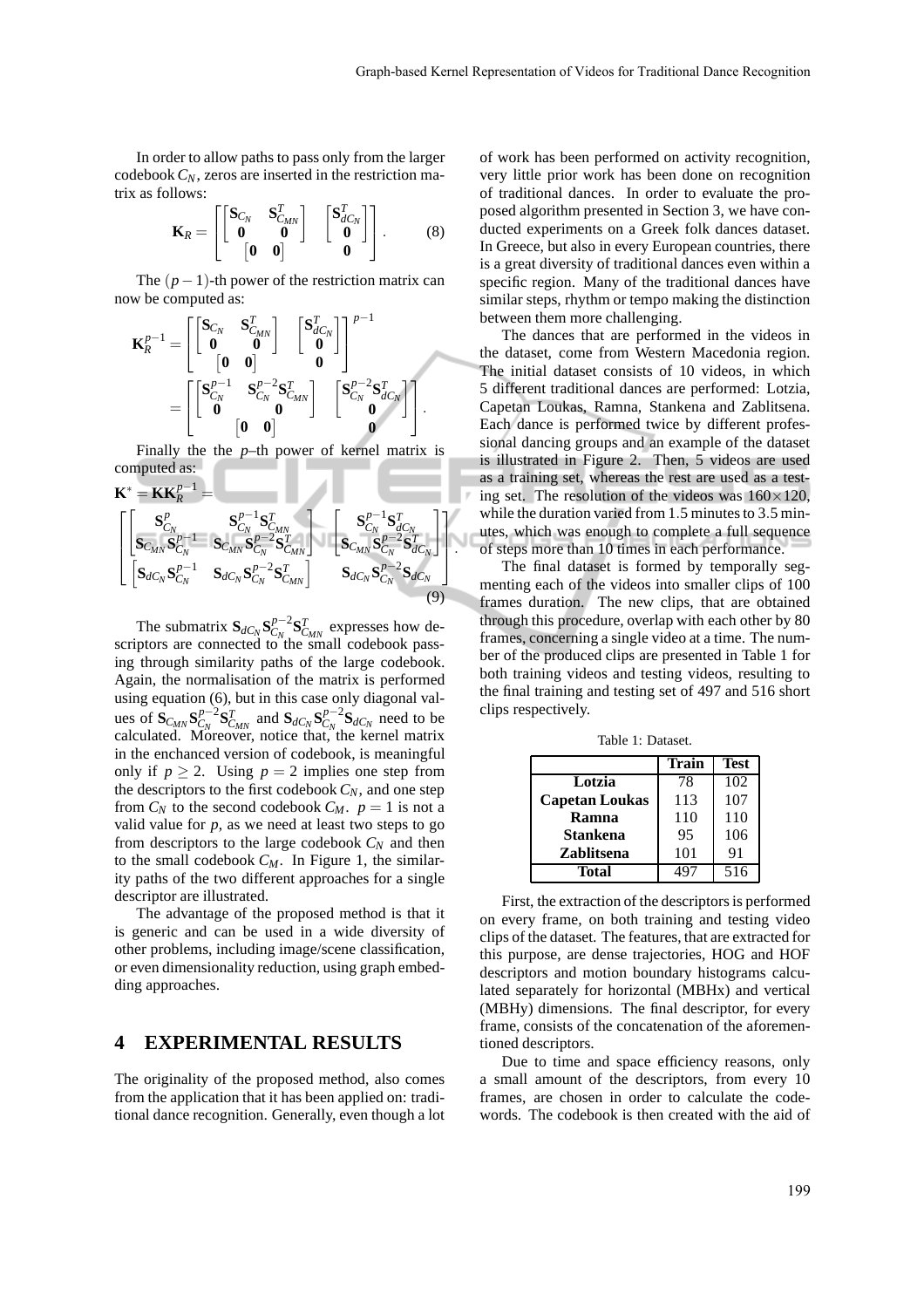

Figure 2: Greek folk dance "Zablitsena", performed indoor by professional dance groups with different costumes.

the *k*-means algorithm, with *k* centers meaning that *k* codewords exist in the codebook. In our experiments, two different codebooks were created, containing  $k = 100$  and  $k = 1000$  codewords. It is important to point out that the codebooks were created once and the same two codebooks (of 100 and 1000 codewords) were used for all of our experiments, for comparison reasons.

The videos differ from each other in terms of background, number of people performing a dance and the costumes that they wear (Figure 2). The background does not play an important role when extracting features, as precautions have been taken to eliminate points with no or little structure (Section 2). On the other hand, different costumes seem to affect the classification results. Moreover, dance recognition has many particularities, even in a single dance performance. For example, there are many songs that change from slow to fast rhythm and vice versa, which greatly affects the tempo of the dance. Thus, the problem of recognising dances, even when only 5 classes are involved, is very challenging.

In the proposed method, classification is performed using a multilabel SVM classifier with  $\chi^2$  kernel. The evaluation of the parameters was performed using a grid search of 5-fold cross validation. In more detail, we have trained with exponentially growing sequences of  $C \in \{2^{-10}, ..., 2^{20}\}\$ in order to derive the parameter *C* that best classifies the currently evaluated data. After calculating the best parameter for the training set, the entire dataset is trained once again to obtain a new refined model of the SVM. The new model could then be applied on the testing set, in order to obtain labels for its data.

In this paper, we aim to test if the proposed method performs better than a typical bag-of-words framework. Thus, for comparison reasons, experiments have also been conducted for the typical BoW approach, using the same parameters as in the GoW framework, in order to train and test with the same dataset. The results of the typical BoW framework as well as the results of the proposed method, as described in Section 3, are presented in Table 2.

The histograms obtained after the BoW or the GoW approach have the same length as the number of the codewords in the codebook. In Table 2 "BoW 100" and "BoW 1000" indicate the results of the classification, which were obtained from the typical BoW framework, for codebook sizes of 100 and 1000 codewords respectively. Likewise, "GoW 100" and "GoW 1000" indicate the results of the proposed method (5), where heat kernel similarity was used (2), in order to obtain a new representation of the histograms of 100 and 1000 length, respectively. Lastly, "GoW 100 through 1000" indicates the results of the proposed method, where new histograms of size 100 are also calculated, but which have already passed through the codebook of 1000 codewords, as described in Section 3.1. "Similarity kernel" refers to the heat kernel similarity matrix that was employed in the proposed method, while "γ" refers to the parameter of the heat kernel similarity matrix and "Graph power" refers to the power on which the similarity matrix was elevated.

We observe, from the first two lines of Table 2, that using the typical BoW approach, with either 100 or 1000 codewords, the results remain almost the same, with almost no improvement in classification results when going from 100 to 1000 codewords. This means that although we extract larger histograms, the extra information that is encoded in them is quite small. The proposed method, using similarity paths of length *p*, in order to produce histograms, performs much better than the typical BoW framework that is compared to. In the case of 1000 codewords the proposed method seems to outperform all the others, achieving a classification score of 46.9%, for SVM parameter  $C = 2<sup>4</sup>$ , on the testing dataset. Considering the complexity of the problem as well as the difficulty of representing a video of hundreds of frames as a feature of 1000 or less features the scores achieved using the proposed method is definitely a great accomplishment. Although the classification performance when using histograms of size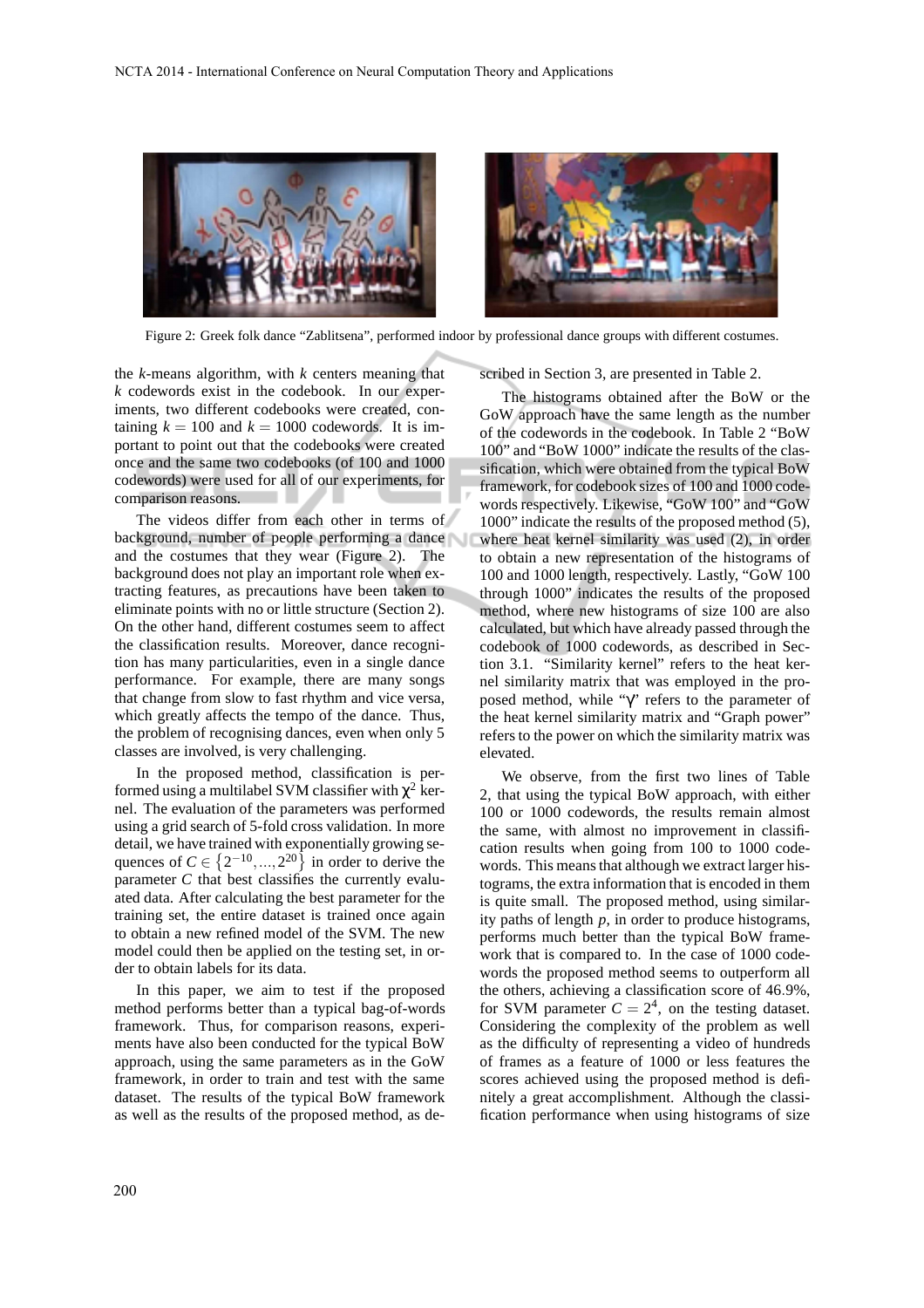|                                                                                                                   |                   | Similarity               | $\gamma$                 | Graph                   | Classification |  |
|-------------------------------------------------------------------------------------------------------------------|-------------------|--------------------------|--------------------------|-------------------------|----------------|--|
|                                                                                                                   |                   | kernel                   |                          | power                   | performance    |  |
|                                                                                                                   | BoW 100 (typical) |                          | $\overline{\phantom{a}}$ |                         | 37.02          |  |
| BoW 1000 (typical)<br><b>GoW 100</b><br>(proposed)<br>GoW 1000<br>(proposed)<br><b>GoW</b> 100<br>through<br>1000 |                   | $\overline{\phantom{0}}$ | $\overline{\phantom{a}}$ |                         | 38.57          |  |
|                                                                                                                   |                   | heat<br>kernel           | 5                        | $\overline{2}$          | 35.85          |  |
|                                                                                                                   |                   |                          |                          | 3                       | 37.02          |  |
|                                                                                                                   |                   |                          |                          | $\overline{4}$          | 37.79          |  |
|                                                                                                                   |                   |                          |                          | 5                       | 39.53          |  |
|                                                                                                                   |                   |                          |                          | 6                       | 38.95          |  |
|                                                                                                                   |                   | heat<br>kernel           | 5                        | $\overline{2}$          | 38.57          |  |
|                                                                                                                   |                   |                          |                          | $\overline{\mathbf{3}}$ | 46.9           |  |
|                                                                                                                   |                   |                          |                          | $\overline{4}$          | 44.57          |  |
|                                                                                                                   |                   |                          | 5                        | 44.19                   |                |  |
|                                                                                                                   |                   |                          |                          | 6                       | 45.16          |  |
|                                                                                                                   |                   | heat<br>kernel           |                          | $\overline{2}$          | 32.95          |  |
|                                                                                                                   |                   |                          | 5                        | 3                       | 34.5           |  |
|                                                                                                                   |                   |                          |                          | $\overline{4}$          | 27.71          |  |
|                                                                                                                   |                   |                          |                          | 5                       | 41.67          |  |
|                                                                                                                   | (proposed)        |                          |                          | 6                       | 45.35          |  |
|                                                                                                                   |                   |                          |                          |                         |                |  |

Table 2: Classification results on the Greek folk dances dataset, using a SVM with  $\chi^2$  kernel.

100, that have passed through the codebook of 1000 centers, is slightly lower, the results are encouraging as we have managed to encode almost the same information in histograms of a much lower size, thus, achieving space efficiency.

### **5 CONCLUSIONS**

A novel algorithm has been presented that makes use of a graph-of-words approach in order to achieve good classification results, with the aid of the random walk kernel. Moreover, the new representation of histograms that was used seems to improve the classification results in comparison to the typical BoW approach.

It is important to remark that the algorithm is applied to a difficult problem, the folk dances recognition, due to the great variety of figures, even within the same dance, as well as because of the similarities between different dances (e.g. most Greek folk dances are performed in a circle). The results on this challenging area are promising but also prove that traditional dance recognition is a very difficult task.

In the future, we plan to improve the proposed graph-based kernel representation of videos for example by using a larger codebook in order to encode more information of the video sequences, or even by enhancing the codebook with better or/and more descriptors.

## **ACKNOWLEDGEMENTS**

This research has been co–financed by the European Union (European Social Fund - ESF) and Greek national funds through the Operation Program "Education and Lifelong Learning" of the National Strategic Reference Framework (NSRF) - Research Funding Program: THALIS–UOA–ERASITECHNIS MIS 375435.

### **REFERENCES**

- Bobick, A. F. and Davis, J. W. (2001). The recognition of human movement using temporal templates. *Pattern Analysis and Machine Intelligence, IEEE Transactions on*, 23(3):257–267.
- Chapelle, O., Weston, J., and Schölkopf, B. (2002). Cluster kernels for semi-supervised learning. In *Advances in Neural Information Processing Systems*, page 15.
- Chung, F. R. K. (1996). *Spectral Graph Theory (CBMS Regional Conference Series in Mathematics, No. 92)*. American Mathematical Society.
- Dalal, N. and Triggs, B. (2005). Histograms of oriented gradients for human detection. In *Computer Vision and Pattern Recognition, 2005. CVPR 2005. IEEE Computer Society Conference on*, volume 1, pages 886– 893. IEEE.
- Dalal, N., Triggs, B., and Schmid, C. (2006). Human detection using oriented histograms of flow and appearance. In *Computer Vision–ECCV 2006*, pages 428– 441. Springer.